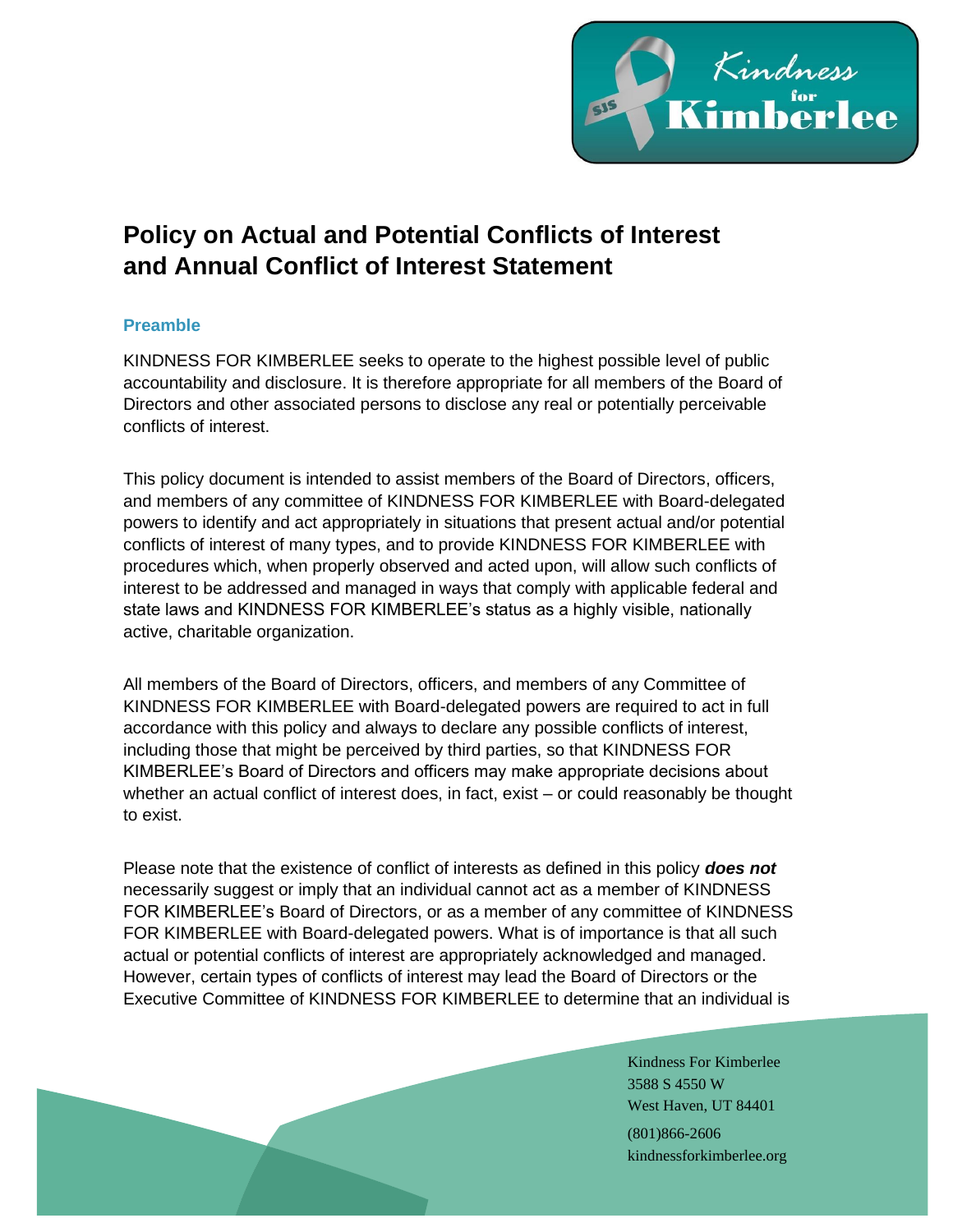

not eligible to become a member of the Board or should be asked to step down as a member of KINDNESS FOR KIMBERLEE's Board

### **Article I – Purpose**

- **1.** The purposes of the policies and procedures defined herein are:
	- a. To protect KINDNESS FOR KIMBERLEE's interests when it is contemplating entering into a transaction or arrangement that might benefit the private interests of an officer or director of KINDNESS FOR KIMBERLEE or might result in a possible excess benefit transaction;
	- b. To assure the integrity of KINDNESS FOR KIMBERLEE's position in the public policy environment;
	- c. To assure the transparency of KINDNESS FOR KIMBERLEE's processes in all decision-making in accordance with its mission and vision.
- **2.** This policy is intended to supplement, but not replace, state and federal laws governing conflicts of interest applicable to nonprofit and charitable organizations.
- **3.** This policy is also intended to define and identify "independent" directors.

# **Article II – Definitions**

- **1. Definition of a "Conflict of Interest".** For purposes of this policy, the following circumstances shall be deemed to create actual or potential Conflicts of Interest:
	- a. *Outside Interests*.
		- i. A Contract or Transaction between KINDNESS FOR KIMBERLEE and a Responsible Person or Family Member.
		- ii. A Contract or Transaction between KINDNESS FOR KIMBERLEE and any entity in which a Responsible Person or Family Member has a Material Financial Interest or of which such person is a director, officer, agent, partner, associate, trustee, personal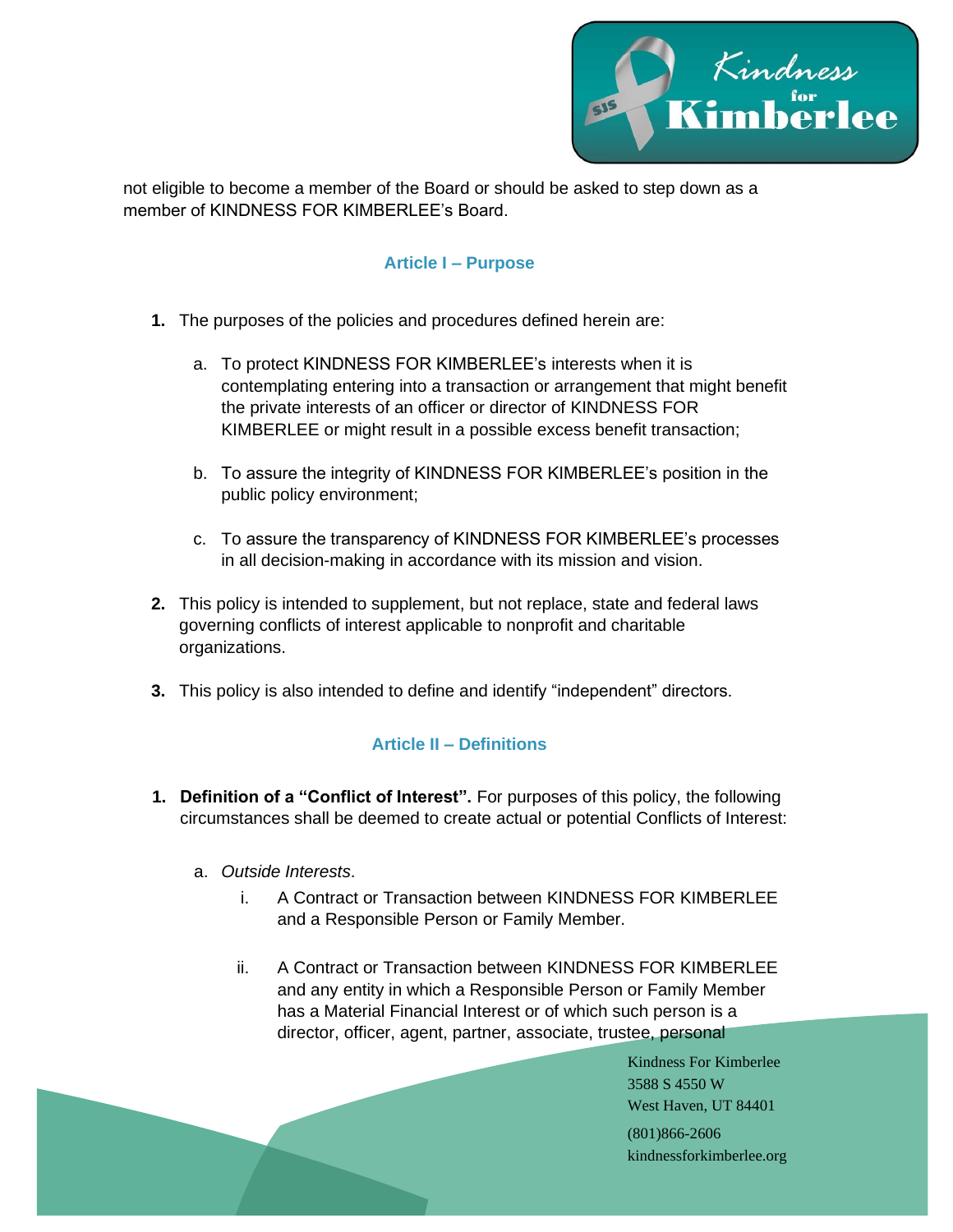

representative, receiver, guardian, custodian, conservator, or other legal representative.

- b. *Outside Activities*.
	- i. A Responsible Person competing with KINDNESS FOR KIMBERLEE in the rendering of services or in any other Contract or Transaction with a third party
	- ii. A Responsible Person having a Material Financial Interest in, or serving as a director, officer, agent, partner, associate, trustee, personal representative, receiver, guardian, custodian, conservator, or other legal representative of or consultant to, an entity or individual that competes with KINDNESS FOR KIMBERLEE in the provision of services or in any other Contract or Transaction with a third party.
	- iii. A Responsible Person or Family Member having a Policy Interest that conflicts with public policy positions taken by KINDNESS FOR KIMBERLEE in the rare disease, orphan drug, and/or orphan device policy environment.
- c. *Gifts Gratuities and Entertainment*. A Responsible Person accepting gifts, entertainment, or other favors from any individual or entity that:
	- i. Does or is seeking to do business with, or is a competitor of KINDNESS FOR KIMBERLEE;
	- ii. Has received, is receiving, or is seeking to receive a loan or grant, or to secure other financial commitments from KINDNESS FOR KIMBERLEE;
	- iii. Is a charitable organization with a similar mission to that of KNDNESS FOR KIMBERLEE, whether in whole or in part;
	- iv. Under circumstances where it might be inferred that such action was intended or possibly would influence the Responsible Person in the performance of his or her duties.

This does not preclude the acceptance of items of nominal (under US\$25.00 or foreign currency equivalent) or insignificant value which are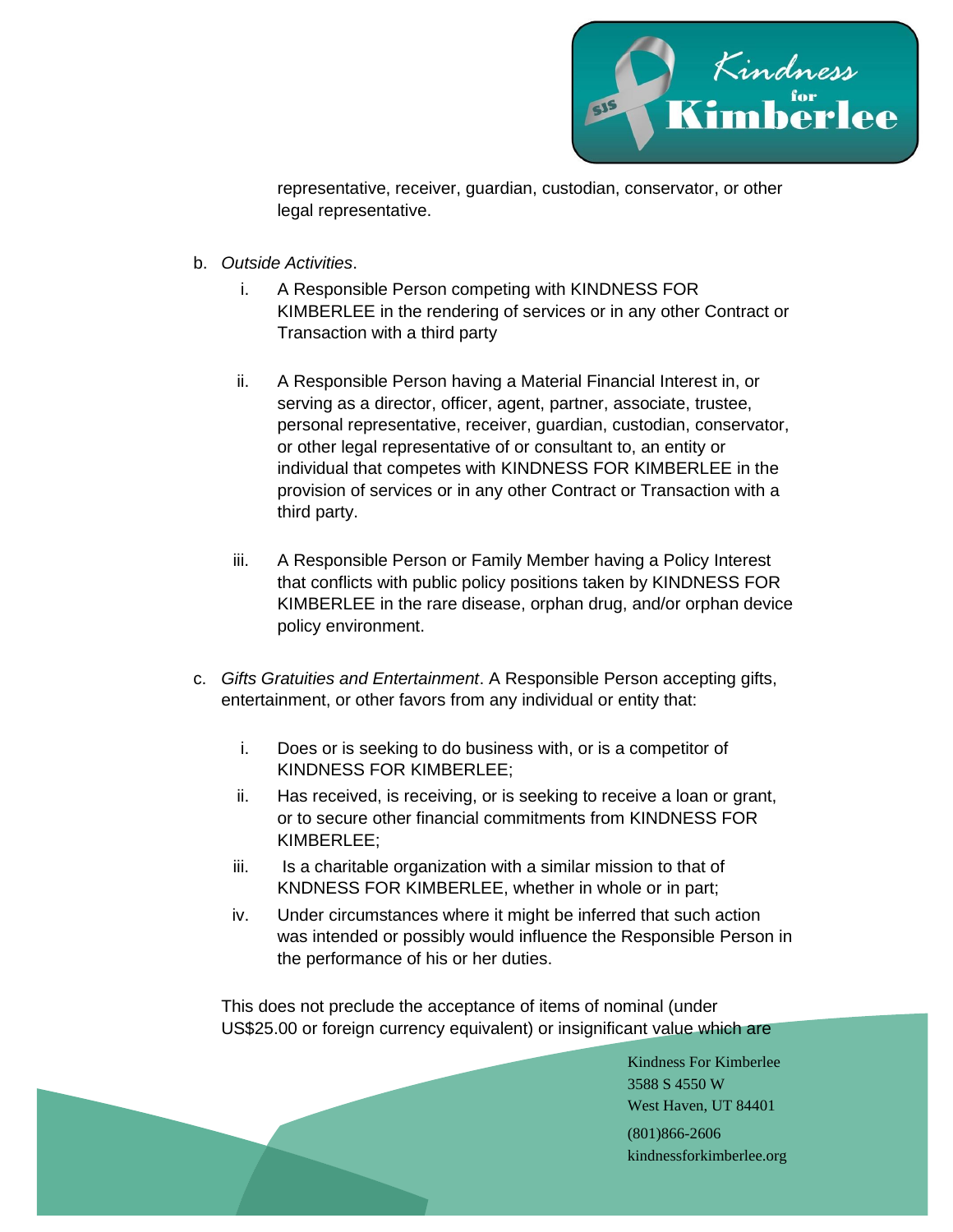

not related to any particular transaction or activity of KINDNESS FOR KIMBERI FF.

#### **2. Other Definitions.**

- a. A "Responsible Person" is any person serving as a member of the Board of Directors of KINDNESS FOR KIMBERLEE, an officer, or a member of any committee of KINDNESS FOR KIMBERLEE with Board-delegated powers.
- b. A "Family Member" is a spouse, domestic partner, parent, child or spouse or domestic partner of a child, brother, sister, or spouse or domestic partner of a brother or sister, of a Responsible Person.
- c. A "Material Financial Interest" is a financial interest of any kind in any entity, which, in view of the circumstances, is substantial enough that it would, or reasonably could, affect a Responsible Person's or Family Member's judgment with respect to transactions to which the entity is a party, specifically including
	- i. An ownership or investment interest in any entity with which KINDNESS FOR KIMBERLEE has a transaction or arrangement,
	- ii. A compensation arrangement with KINDNESS FOR KIMBERLEE or with any entity or individual with which KINDNESS FOR KIMBERLEE has a transaction or arrangement, or
	- iii. A potential ownership or investment interest in, or compensation arrangement with, any entity or individual with which KINDNESS FOR KIMBERLEE is negotiating a transaction or arrangement.

Compensation includes direct and indirect remuneration as well as gifts or favors that are not insubstantial.

A Material Financial Interest is not necessarily a Conflict of Interest. A person who has a Material Financial Interest may have a Conflict of Interest only if the Board of Directors or Executive Committee of KINDNESS FOR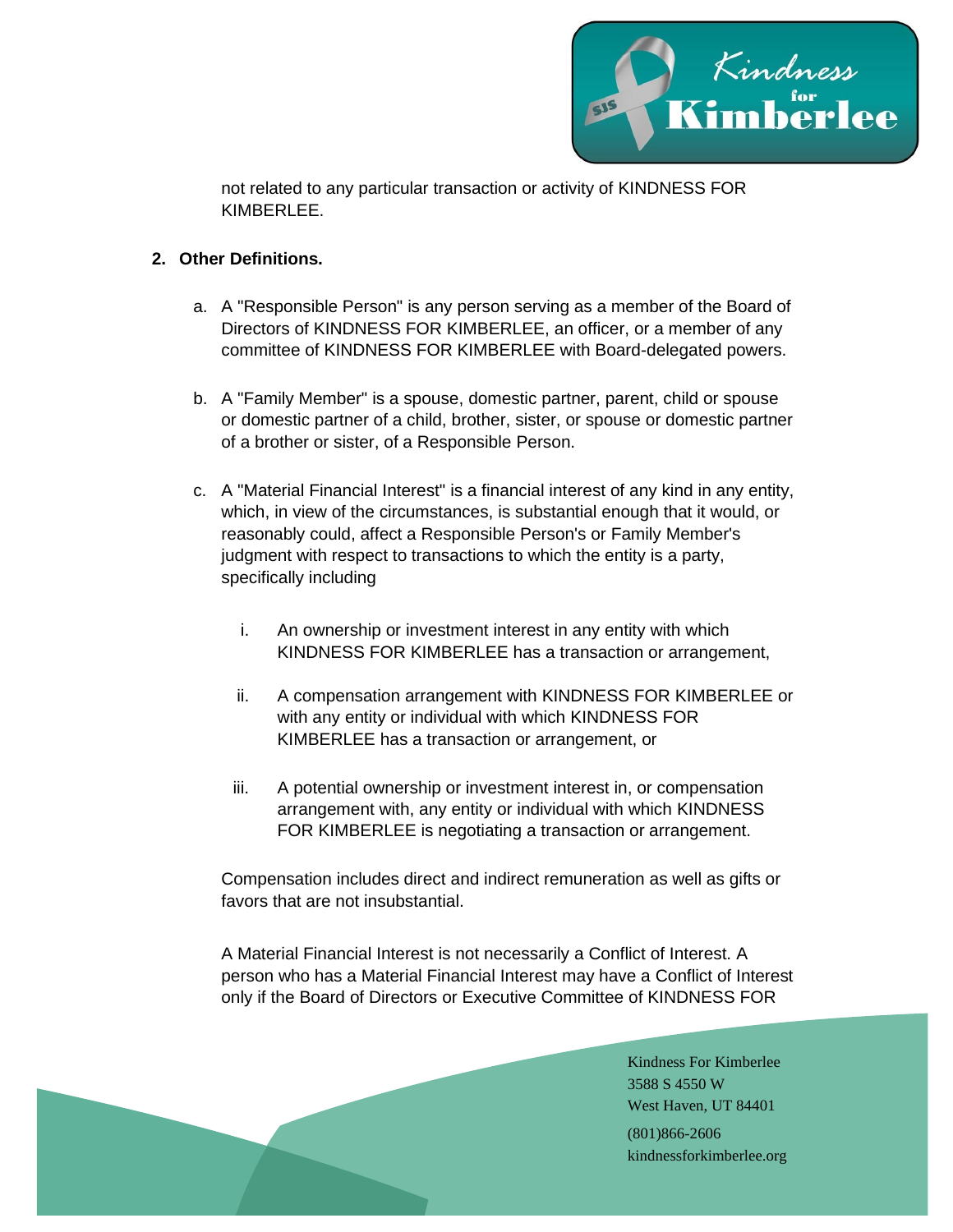

KIMBERLEE decides that a Conflict of Interest exists, in accordance with this policy.

- e. A "Contract or Transaction" is any agreement or relationship involving the sale or purchase of goods, services, rights of any kind, the providing or receipt of a loan or grant, or the establishment of any other type of pecuniary relationship. The making of a gift to KINDNESS FOR KIMBERLEE is not a Contract or Transaction.
- f. A "Policy Interest" is an interest created by employment by or because of membership of any other organization that takes public policy positions in the rare disease/orphan drug and device policy environment.

A policy interest is not necessarily a Conflict of Interest. A person with a Policy Interest may have a conflict only if the Board of Directors or Executive Committee of KINDNESS FOR KIMBERLEE decides that a Conflict of Interest exists, in accordance with this policy.

- g. Any member of the Board of Directors of KINDNESS FOR KIMBERLEE shall be considered an "Independent Director" for the purposes of this policy if he or she is "independent" as defined in the instructions for the IRS 990 form or, until such definition is available, the director
	- i. Is not, and has not been for a period of at least three years, an employee of KINDNESS FOR KIMBERLEE or any entity in which KINDNESS FOR KIMBERLEE has a financial interest;
	- ii. Does not directly or indirectly have a significant business relationship with KINDNESS FOR KIMBERLEE, which might affect independence in decision-making;
	- iii. Is not employed as an executive of another corporation where any of KINDNESS FOR KIMBERLEE's executive officers or employees serve on that corporation's compensation committee; and
	- iv. Does not have an immediate Family Member who is an executive officer or employee of KINDNESS FOR KIMBERLEE or who holds a position that has a significant financial relationship with KINDNESS FOR KIMBERLEE.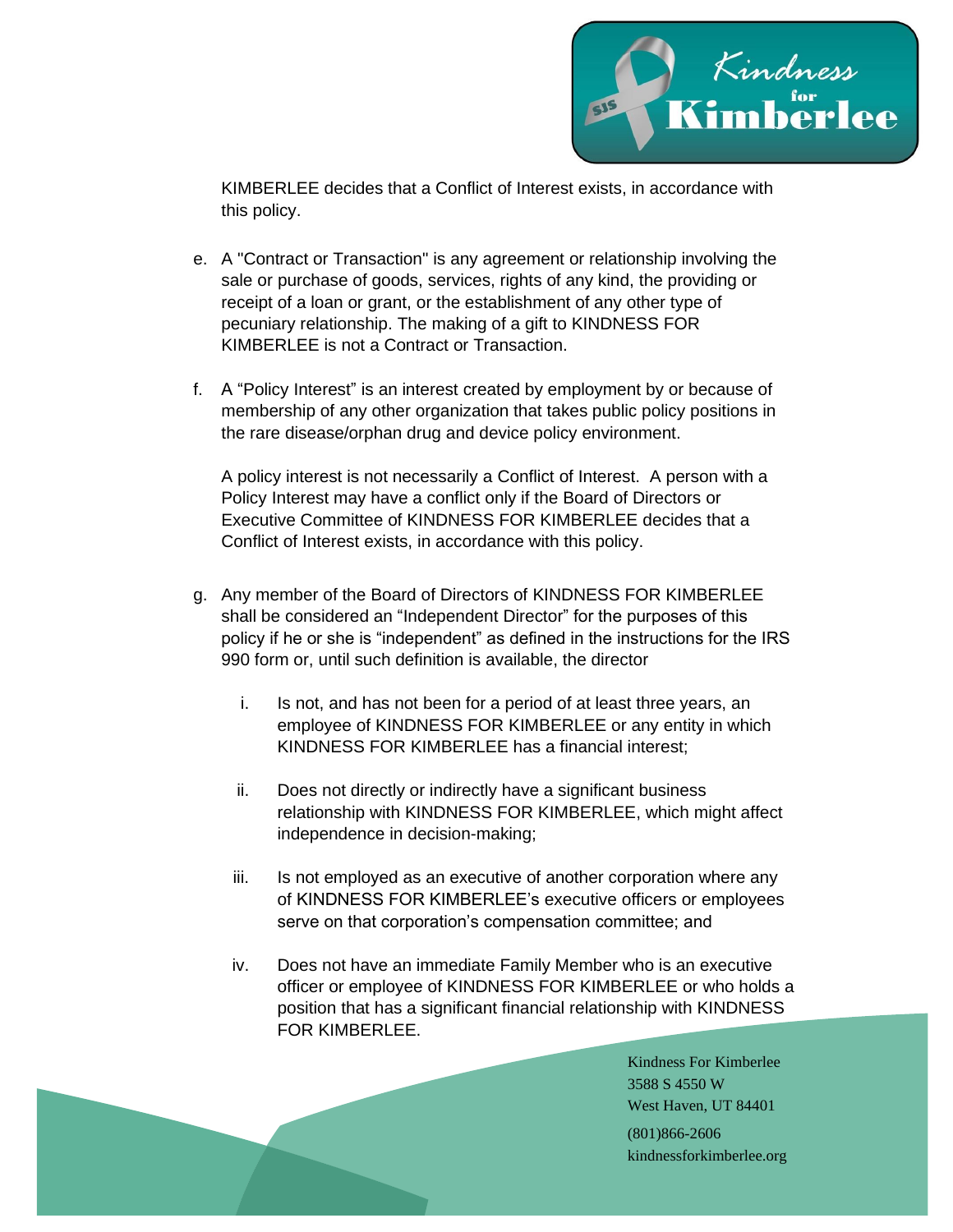

#### **Article III – Procedures**

- **1. Duty to Disclose.** In connection with any actual or potential Conflict of Interest, including personal Conflicts of Interest and those of Family Members, any Responsible Person must disclose the existence of any Material Financial Interest and/or Policy Interest and be given the opportunity to disclose all material facts to the Board or the Executive Committee.
- **2. Disclosure Prior to Action.** Prior to any Board or Board-responsible committee action on a Contract or Transaction, any Responsible Person having an actual Conflict of Interest and who is in attendance at the meeting shall disclose all facts material to the Conflict of Interest. Such disclosure shall be reflected in the minutes of the meeting.
- **3. Recusal of Self.** Any Responsible Person may recuse him- or herself at any time from involvement in any discussion or decision in which the Responsible Person believes he or she has or may have a Conflict of Interest, without going through the process for determining whether a Conflict of Interest exists. However, any Responsible Person who plans to not attend a meeting at which he or she has reason to believe that the Board of Directors or any committee with Board-delegated powers will act on a matter in which the Responsible Person has an actual (as opposed to a possible) Conflict of Interest shall disclose to the chair of the meeting all facts material to the Conflict of Interest. The chair shall report the disclosure at the meeting and the disclosure shall be reflected in the minutes of the meeting.
- **4. Determination as to Whether a Conflict of Interest Exists.** After disclosure of any potential Material Financial Interest and/or Policy Interest and all material facts by the Responsible Person, the remaining Board or Executive Committee members shall determine whether a Conflict of Interest exists according to the following process and procedures:
	- a. The Responsible Person may make a presentation at the Board or Executive Committee meeting, but, after this presentation, he/she shall leave the meeting during the discussion of, and the vote on, the transaction, arrangement, or policy matter involving the possible Conflict of Interest.
	- b. The Chairperson of the Board or Executive Committee shall, if appropriate, appoint a disinterested person or committee to investigate alternatives to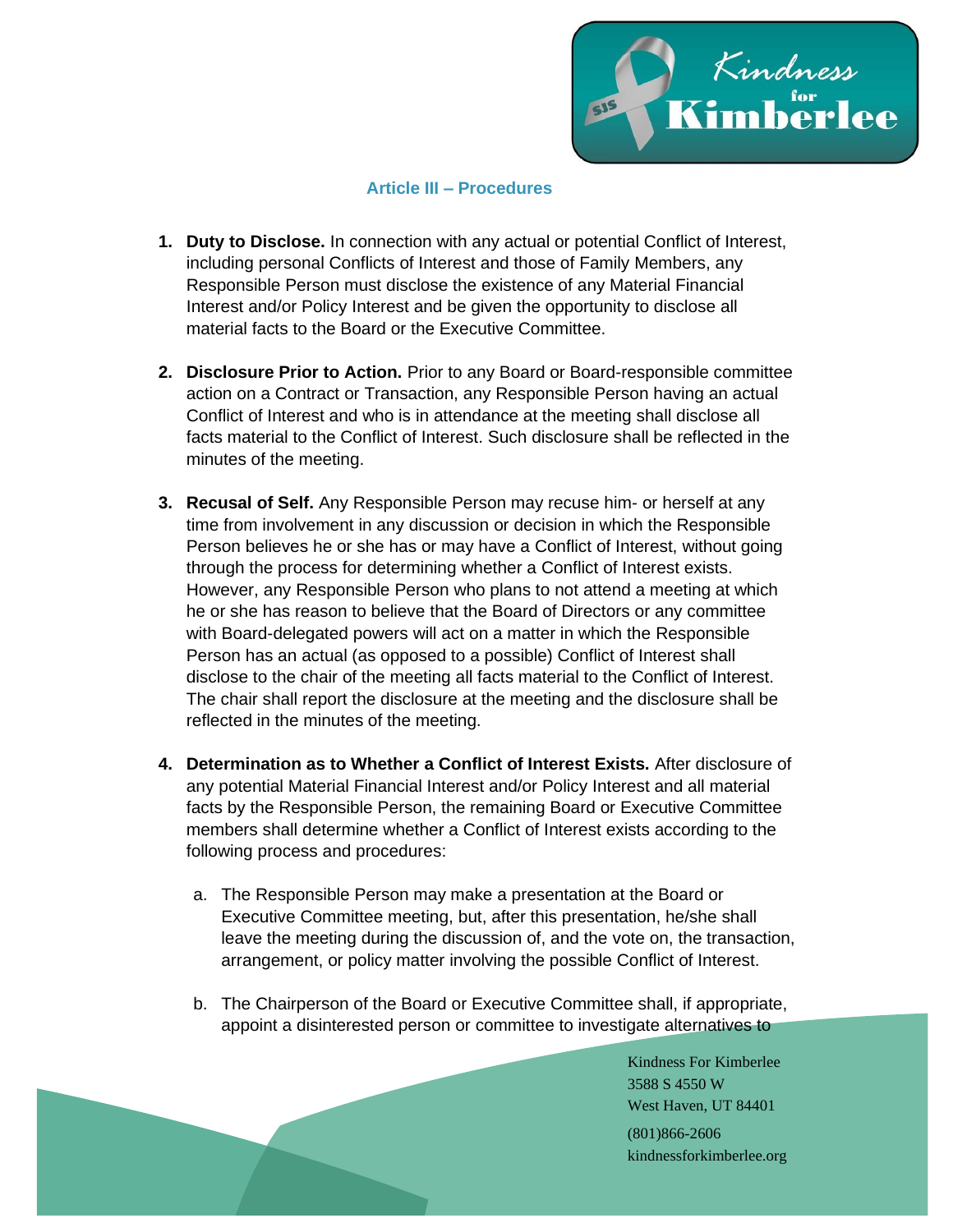

any proposed financial transaction or arrangement.

- c. After exercising due diligence, and when relevant, the Board or Executive Committee shall determine whether KINDNESS FOR KIMBERLEE can, with reasonable efforts, secure a more advantageous transaction or arrangement from a person or entity that would not give rise to a conflict of interest.
- d. When relevant, if a more advantageous transaction or arrangement is not reasonably possible under circumstances not producing a Conflict of Interest, the Board or Executive Committee shall determine by a majority vote of the disinterested directors whether the transaction or arrangement is in KINDNESS FOR KIMBERLEE's best interest, for its own benefit, and whether it is fair and reasonable. In conformity with the above determination, it shall make its decision as to whether to enter into the transaction or arrangement.

#### **5. Violations of the Conflicts of Interest Policy**

- a. Should the Board or Executive Committee have reasonable cause to believe a Responsible Person has failed to disclose actual or reasonably foreseeable Conflicts of Interest, it shall inform the Responsible Person of the basis for such belief and afford the Responsible Person an opportunity to explain the alleged failure to disclose.
- b. If, after hearing the Responsible Person's response and after making further investigation as warranted by the circumstances, the Board or Executive Committee determines the member has failed to disclose an actual or possible Conflict of Interest, the Board or Executive Committee shall take appropriate disciplinary and corrective action.

#### **Article IV – Records of Proceedings**

**1.** The minutes of the Board and of all committees with Board-delegated powers shall contain: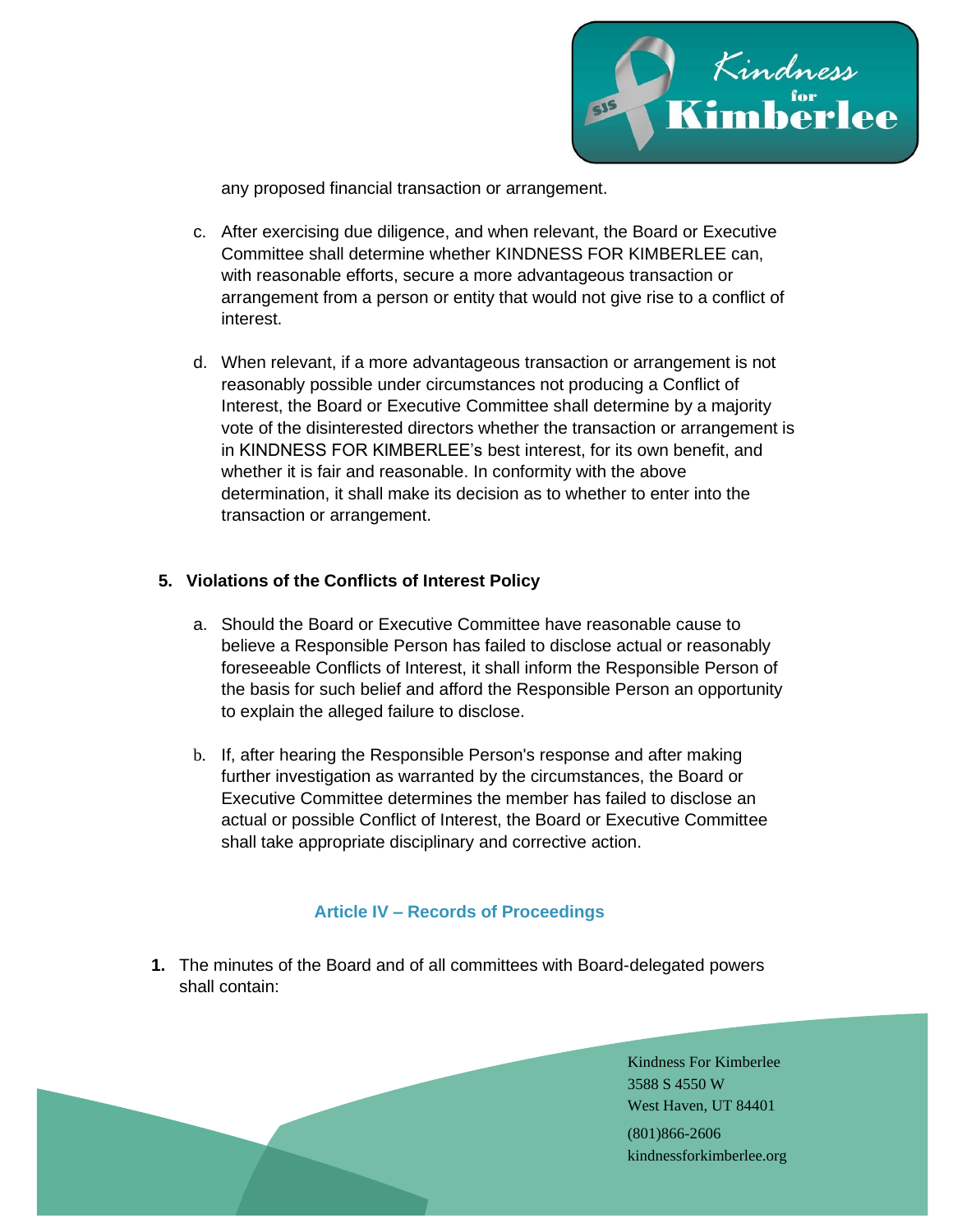

- a. The names of the persons who disclosed or otherwise were found to have a Material Financial Interest and/or Policy Interest, the nature of the interest, any action taken to determine whether a Conflict of Interest was present, and the Board's or Executive Committee's decision as to whether a Conflict of Interest in fact existed.
- b. The names of the persons who were present for discussions and votes relating to the matter, the content of the discussion, including any alternatives to a proposed financial transaction or arrangement, and a record of any votes taken in connection with the proceedings.

## **Article V – Compensation**

- **1.** Any Responsible Person who receives compensation, directly or indirectly, from KINDNESS FOR KIMBERLEE for services is precluded from voting on matters pertaining to that member's compensation.
- **2.** Any Responsible Person serving as a member of any Board-responsible committee whose jurisdiction includes compensation matters and who receives compensation, directly or indirectly, from KINDNESS FOR KIMBERLEE for services is precluded from voting on matters pertaining to that Responsible Person's compensation.
- **3.** A Responsible Person serving as a member of a Board-responsible committee whose jurisdiction includes compensation matters and who receives compensation, directly or indirectly, from KINDNESS FOR KIMBERLEE, either individually or collectively, is *not* prohibited from providing information to any committee regarding compensation.

#### **Article VI – Annual Statements**

- **1.** Every Responsible Person shall annually sign a statement which affirms that such person:
	- a. Has received a copy of the Conflict of Interest policy,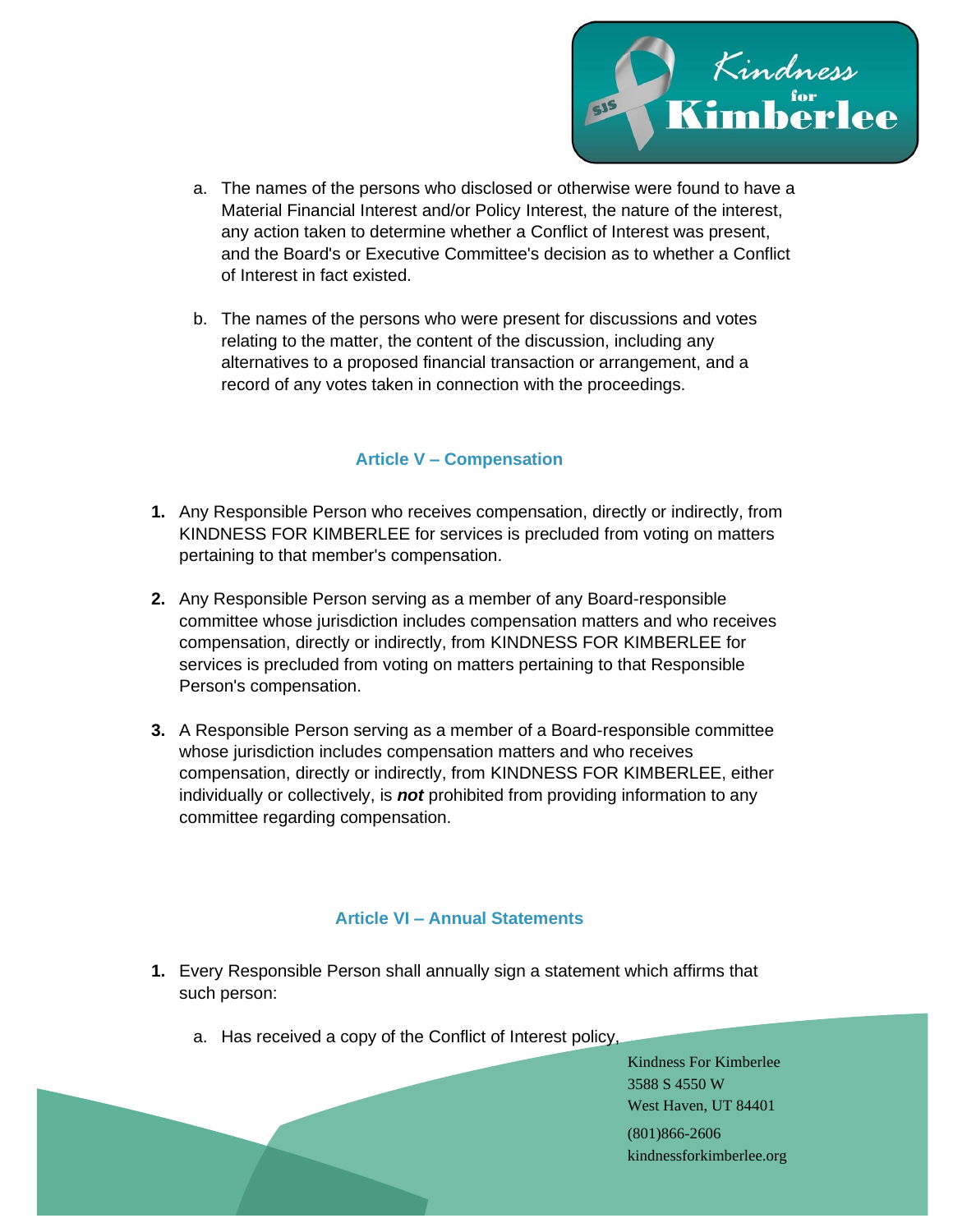

- b. Has read and understands the Conflict of Interest policy,
- c. Has agreed to comply with the Conflict of Interest policy, and
- d. Understands that KINDNESS FOR KIMBERLEE is a charitable organization and that, in order to maintain its federal tax exemption, it must engage primarily in activities which accomplish one or more of its taxexempt purposes.
- **2.** Every member of the Board of Directors shall annually sign a statement which declares whether such person is an independent director.
- **3.** If at any time during the year the information in the annual statement changes materially, the Responsible Person shall disclose such changes and revise the annual disclosure form.
- **4.** The Executive Committee shall regularly and consistently monitor and enforce compliance with this policy by reviewing annual statements and by taking such other actions as are necessary for effective oversight.

# **Article VII – Confidentiality**

**1.** Every Responsible Person shall exercise appropriate care to not disclose confidential information acquired in connection with such status or information the disclosure of which might be adverse to the interests of KINDNESS FOR KIMBERLEE. Furthermore, a Responsible Person shall not disclose or use information relating to the business of KINDNESS FOR KIMBERLEE for the personal profit or advantage of the Responsible Person or any Family Member.

#### **Article VIII – Periodic Reviews**

**1.** To ensure that KINDNESS FOR KIMBERLEE operates in a manner consistent with its charitable purposes and does not engage in activities that could jeopardize its tax-exempt status, periodic reviews shall be conducted. The periodic reviews shall, at a minimum, include the following subjects: